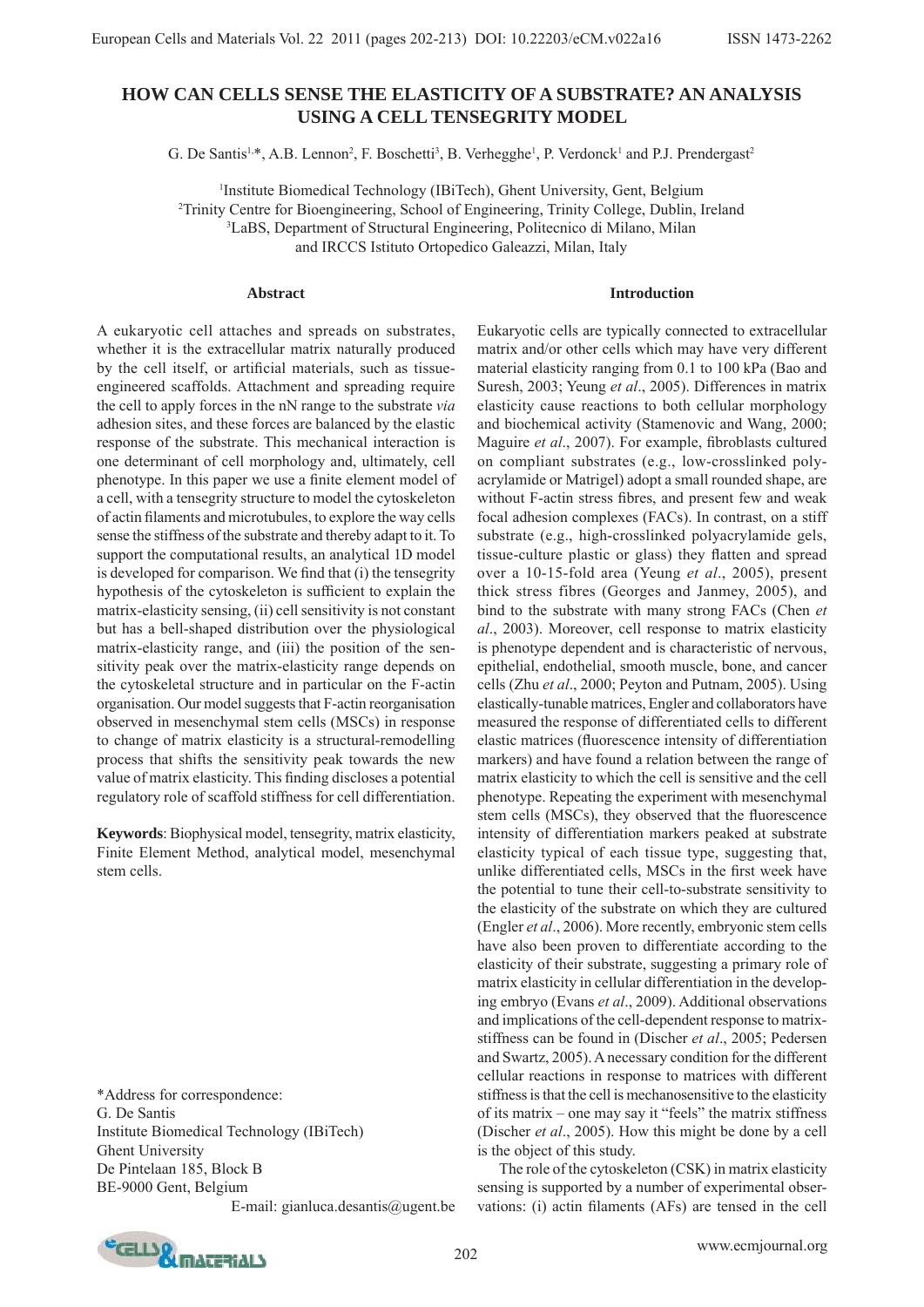because they appear straight despite their short persistent length (Boal, 2002; Ingber, 2003; Kumar *et al*., 2006), (ii) adherent cells pull on their FACs, exerting traction forces on a passive substrate (Ingber, 2003), (iii) matrix-elasticity sensing capability is lost if the contractility of the actomyosin units is inhibited (Engler *et al*., 2006; Kumar *et al*., 2006). Topologically, the acto-myosin units are located at the FACs, which pin the AFs to the matrix. Thus, the actomyosin contraction force is transmitted by the AFs (under tension) partially to the rest of the cell (prestressed, under compression) and partially to the matrix (under traction) (Gordon and Bushnell, 1979; Sanger *et al*., 1984; Boal, 2002; Ingber, 2003; Kumar *et al*., 2006). It is also known that microtubules (MTs) are compressed in the cell because they appear highly curved despite their long persistent length (Brangwynne *et al*., 2006). All these considerations agree with the hypothesis of tensegrity structure of the CSK in which the MTs are compression-supporting elements which, together with the matrix, balance the tension raised from the acto-myosin contraction.

 In this study, tensegrity organisation of the CSK is assumed and included into a biophysical model of an adherent cell, in order to investigate whether the tensegrity hypothesis is sufficient to explain the mechanical principle of matrix-elasticity sensing. Such a model is then applied to explore the way a cell could adapt to a specific substrate, by regulating acto-myosin contraction and AF bundling. A more intuitive analytical model of the adherent cell has been designed *ad hoc* to validate the results of the computational model. Remarkably, our model is topologically static, and rearrangements of the cytoskeletal components, such as formation of new FACs and stress fibres, is not considered.

#### **Methods**

#### **Tensegrity-based computational model**

A computational model of an adherent eukaryotic cell has been developed by including the cellular components likely to be structurally significant: nucleus, cytoplasm and membrane (modelled as linear elastic continua (Lim *et al*., 2006)), and the CSK (modelled as a tensegrity structure (Wendling *et al*., 1999; McGarry and Prendergast, 2004)). The substrate on which the cell is adhered has also been modelled as a linear elastic isotropic continuum (Fig. 1). The material properties of the subcellular components have been taken from literature: cytoplasm and nucleus were assigned Young's modulus (E) of 100 Pa and 400 Pa, respectively, and Poisson's ratio (ν) 0.37 (Maniotis *et al*., 1997; Guilak *et al*., 2000; Deguchi *et al*., 2005); cell membrane was modelled with a thickness of 6 nm,  $E = 1$ kPa and  $v = 0.3$  (Kamm *et al.*, 2000); in the CSK, crosssectional area of 20 nm<sup>2</sup> and 200 nm<sup>2</sup> have been assigned to AFs and MTs, with  $E = 1$  GPa (Gardel *et al.*, 2008).

 The geometry of the cell has been developed and meshed in pyFormex, a python-based open-source software, used to create and to handle large geometrical models (Web ref. 1). A parabolic profile has been revolved around an axis reproducing a cell in a spread configuration (radius of the bottom side 18 μm and height 6 μm). The nucleus has been modelled as an ellipsoid (radii 4 and 2.5 μm) with the centre positioned 4.5 μm from the substrate. The remaining space has been filled with cytoplasm and covered with a surface representing the cell membrane. Only MTs and AFs have been included in the CSK, as parts of a tensegrity structure with 12 compression-only struts and 36 tension-only struts (cables). Struts and cables of the tensegrity structure idealise the structural role of AFs and MTs, respectively, and were connected to each other by translation-only constraints (i.e., pin-joints). For the simulation, the compression-only behaviour of MTs has not been explicitly set but has been verified a posteriori. Indeed, in the cell MTs could also support tensional forces even if they appear compressed and highly curved in living cells. Intermediate filaments have not been explicitly considered in the CSK because their supporting role has been reported to be relevant for high cellular deformations only (strain higher than 20 %) (Janmey *et al*., 1991; Wang and Stamenovic, 2000). The cell model has been attached to a flat substrate, as shown in Fig. 1D.

 Cytoplasm, nucleus and substrate were meshed with 8-node hexahedral elements and the outer faces of the elements of the cytoplasm (quadrilaterals) were used as shell elements of the cell membrane. The resulting mesh of 15,132 elements was imported into Abaqus for the finite element analysis. The 24 vertices of the tensegrity structure were constrained to the closest nodes of the cell membrane by pin joint connectors representing cell mechanoreceptors, 'receptor' sites where actin filaments cluster at adhesion complexes in adherent cells (Wang and Stamenovic, 2000). The nodes at the bottom face of the substrate were constrained in all degrees of freedoms, while on the top face relative movements between cell and substrate were allowed, with the exception of the four bottom vertices of the CSK that were pinned on the substrate. These locations represent the FACs which are known to mechanically couple the cell to the substrate; i.e. contact between cell and substrate occurs only at the FAC sites but not in the areas between them (Chicurel *et al*., 1998; Chen *et al*., 2003) (Fig. 1D). In order to avoid artefacts due to finite dimensions of the substrate model, the radius of the substrate was chosen twice as long as the distance of the FACs from the centre of the cell-substrate interface (Sen *et al*., 2009).

 The Finite Element Method was used to evaluate the effect of acto-myosin contraction on the cell-substrate force balance. In a real cell, acto-myosin units are connected to the AFs and act as tension-generators. This pre-tension was achieved in the simulated cell by defining the resting length of the tensegrity cable (representing the AFs) as a function of a state variable P, according to the following linear equation:

$$
L = \alpha L_0 (P - P_0) + L_0 \tag{1}
$$

An isolated AF having a resting length  $L_0$  at an initial value of the state variable  $P_0$  shrinks to a length  $L_f$  after the state variable drops to  $P<sub>f</sub>$  with  $\alpha$  being the coefficient of the linear relation between P and L. Because in our model AFs are not isolated but constrained at their endings to the cell membrane, shrinking of AFs generates tensional

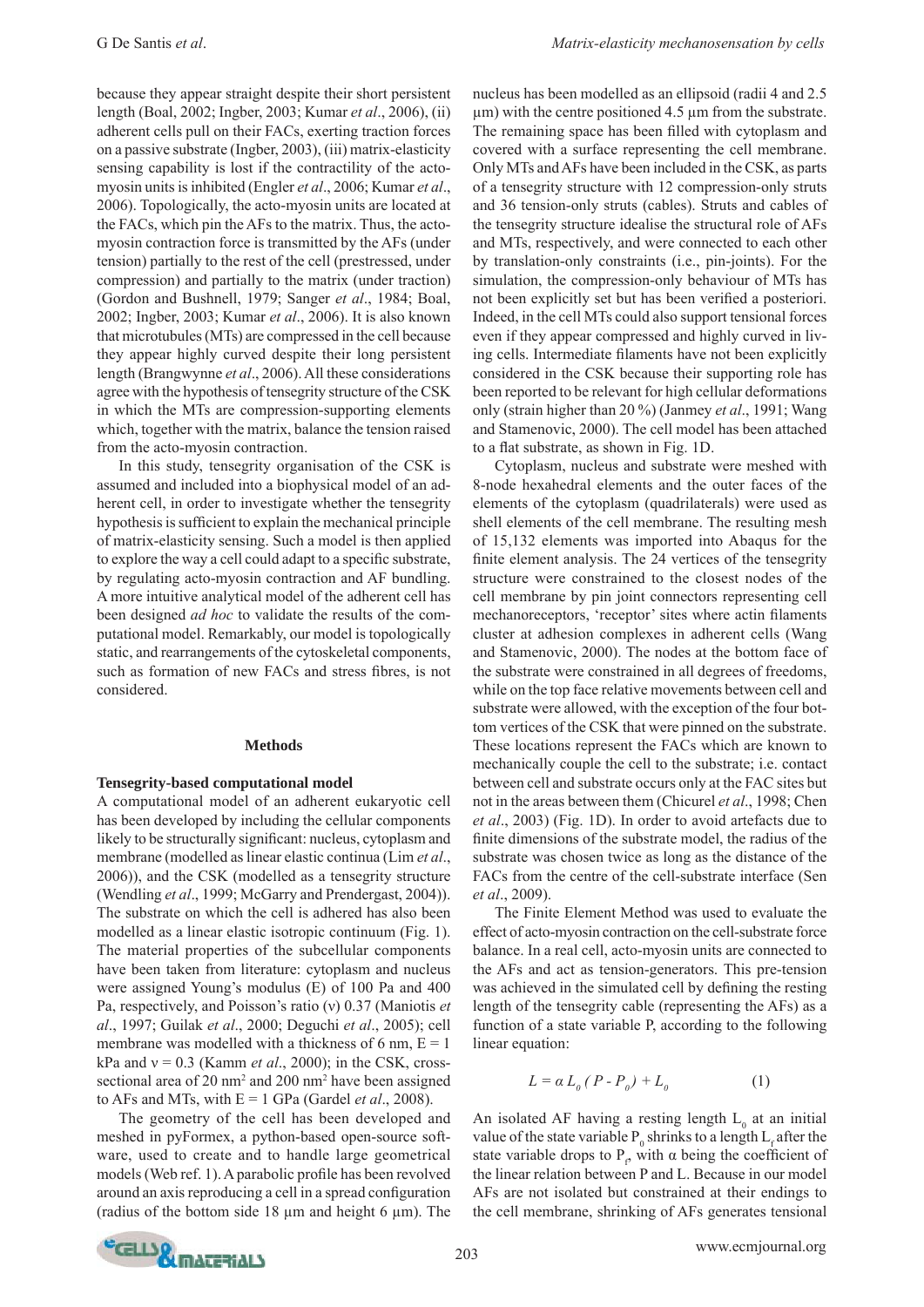

**Fig. 1. Finite element model of an adherent cell. (A)** Cell adhered on a substrate, **(B)** Cut view of the cell, **(C)** Unscaled tensegrity structure used for the CSK with red AFs and blue MTs, **(D)** The CSK is connected to the substrate by four FACs.

forces, which in turn are balanced by compressive forces in the rest of the cell and traction on the surface of the substrate that is connected to the cell by the FACs. The force-balance resulting from cell contraction has been simulated for values of substrate elasticity spread over six orders of magnitude – from 0.1 to 100,000 kPa. For this first analysis, a stiffness corresponding to a bundle of 16 AFs was assigned to each cable of the tensegrity structure, representing stress fibres (SFs). The cell contraction modelled as cable pre-strain has been obtained by reducing the resting length of each cable by  $1\%$  (Eq. 1). Mesh independence of the results has been assessed by doubling the number of elements as well as using different element types (tetrahedral / triangular elements).

 Cytoskeletal adaptation by changing cell contractility or the thickness of SFs (by increasing the number of AFs in each bundle) has been investigated by performing a parametric analysis. Cell contractility has been evaluated by reducing the resting length of each cable by 0.5, 2 and 8 % while AF assembly has been evaluated by increasing cable thickness to represent bundling of up to 128 AFs (thick SFs) in each cable of the tensegrity structure. The parametric analysis of CSK structure corresponds to modelling the CSK of different cell phenotypes, from nervous cells, having single AFs without striations / stress fibres, to myocytes and osteoblasts having AFs bundled in differently thick SFs (Gardel *et al*., 2004). The average displacement of FACs and the average force carried by the MTs were calculated using finite element analyses. The derivative of the MT force with respect to the substrate elasticity was chosen as a measure of cell sensitivity.

## **Analytical spring model of cytoskeleton and substrate**

The CSK was further simplified into a lumped parameter model of two springs in parallel, representing MTs and AFs (by definition this is still a tensegrity structure). By including the matrix (or substrate SS) as a third component the simplest model of cell-substrate force balance was generated as shown in Fig. 2A.

 Each spring was characterised by a linear forcedisplacement relation with spring constant k. In case of AFs and MTs, the value of k could be derived from the constitutive equation of a single strut element used in the tensegrity model, as

$$
F = A \cdot E \cdot \frac{(L - L_0)}{L_0}
$$
  

$$
F = k\Delta L = \frac{AE}{L_0}(L - L_0)
$$
 (2)

where A was the cross-section, E was the Young Modulus, L was the actual length and  $L_0$  was the rest length. A different spring constant K was used instead of k, in order to have a constant independent of the rest length (See note).

$$
K = A \cdot E \tag{3}
$$

The rest length of MTs and substrate was constant while the rest length of AFs depended on the prestress P, according to the following equation

$$
L_{AFR} = (1 + P) \cdot L_0
$$
 (4)  
where L<sub>0</sub> is the rest length of AFs when P = 0.

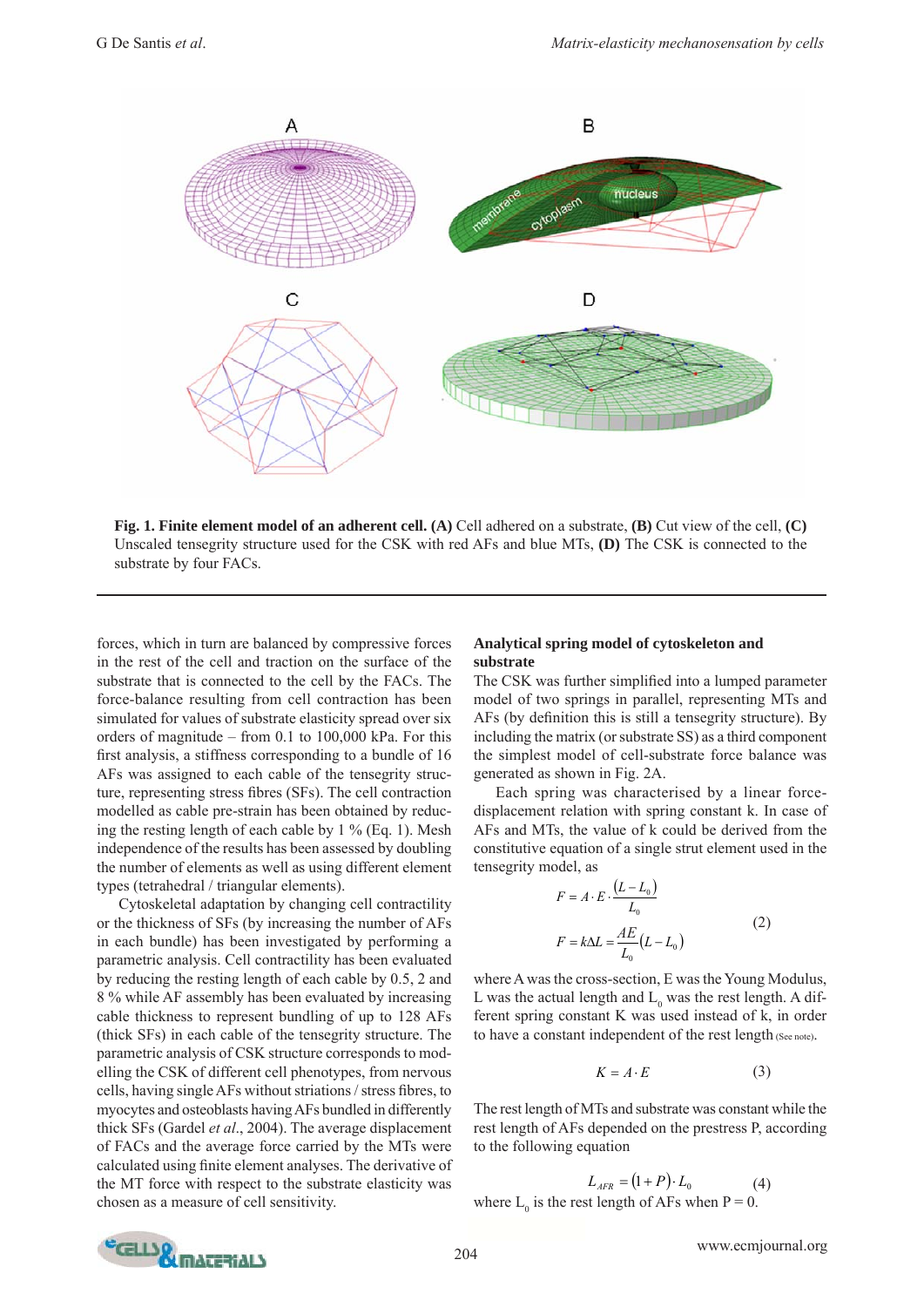

**Fig. 2. Cell-substrate lumped parameter model. (A)** Springs representing CSK and substrate, **(B)** Portion of hyperbola obtained with -0.01 of prestress (P) and material properties of a single AF and a single MT, **(C)** Effect of increasing the prestress on  $F_{MT}$  and **(E)** on the derivative of  $F_{MP}$  **(D)** Effect of increasing the number of AFs in a bundle on  $F_{MT}$  and **(F)** on the derivative of FMT, Bundling of AFs appears to magnify the peak compression force in the MTs but this effect extinguishes for stiffer AF networks (if  $K_{AF} \gg K_{MT}$  the peak  $F_{MT} \sim K_{MT} * P$ , from Eq. 8).

 In order to reduce the number of parameters, the rest lengths of MTs and substrate was taken equal to  $\mathop{\hbox{\rm L}}\nolimits_0$  without losing generality, thus reducing the three spring equations to

$$
F_{AF} = K_{AF} \cdot (L - L_{AFR}) / L_{AFR}
$$
  
\n
$$
F_{MT} = K_{MT} \cdot (L - L_0) / L_0
$$
 (5)  
\n
$$
F_{SS} = K_{SS} \cdot (L - L_0) / L_0
$$

The equilibrium condition of the three springs in parallel was given by

$$
F_{AF} + F_{MT} + F_{SS} = 0 \tag{6}
$$

Combining Eq. 4 and Eqs. 5 into Eq. 6, displacement and force in the MTs could be calculated as

$$
L - L_0 = \frac{L_0 \cdot K_{AF} \cdot P}{K_{AF} + (1 + P) \cdot (K_{MT} + K_{SS})}
$$
(7)

$$
F_{MT} = \frac{K_{MT} \cdot K_{AF} \cdot P}{K_{AF} + (1+P) \cdot (K_{MT} + K_{SS})}
$$
 (8)

 As in the tensegrity-based model, the cell-substrate force balance was simulated by changing the substrate stiffness (Kss), and the cytoskeletal adaptation by changing the contractility (i.e. the prestress P of the AFs) or the thickness of SFs (i.e., the number of AFs).

**Note:** In this model the conventional force-displacement spring constant k depends on the prestress because the rest length of AFs is a function of the prestress (Eq. 1). Therefore, a different prestress-independent constant K (force-strain constant) is introduced  $(K = k \cdot L0 = A \cdot E)$ .

#### **Results**

#### **Tensegrity-based computational model**

The computational cell model pulls on its FACs producing on the surface of the substrate a traction directed towards the centre of the cell-substrate interface, generating a

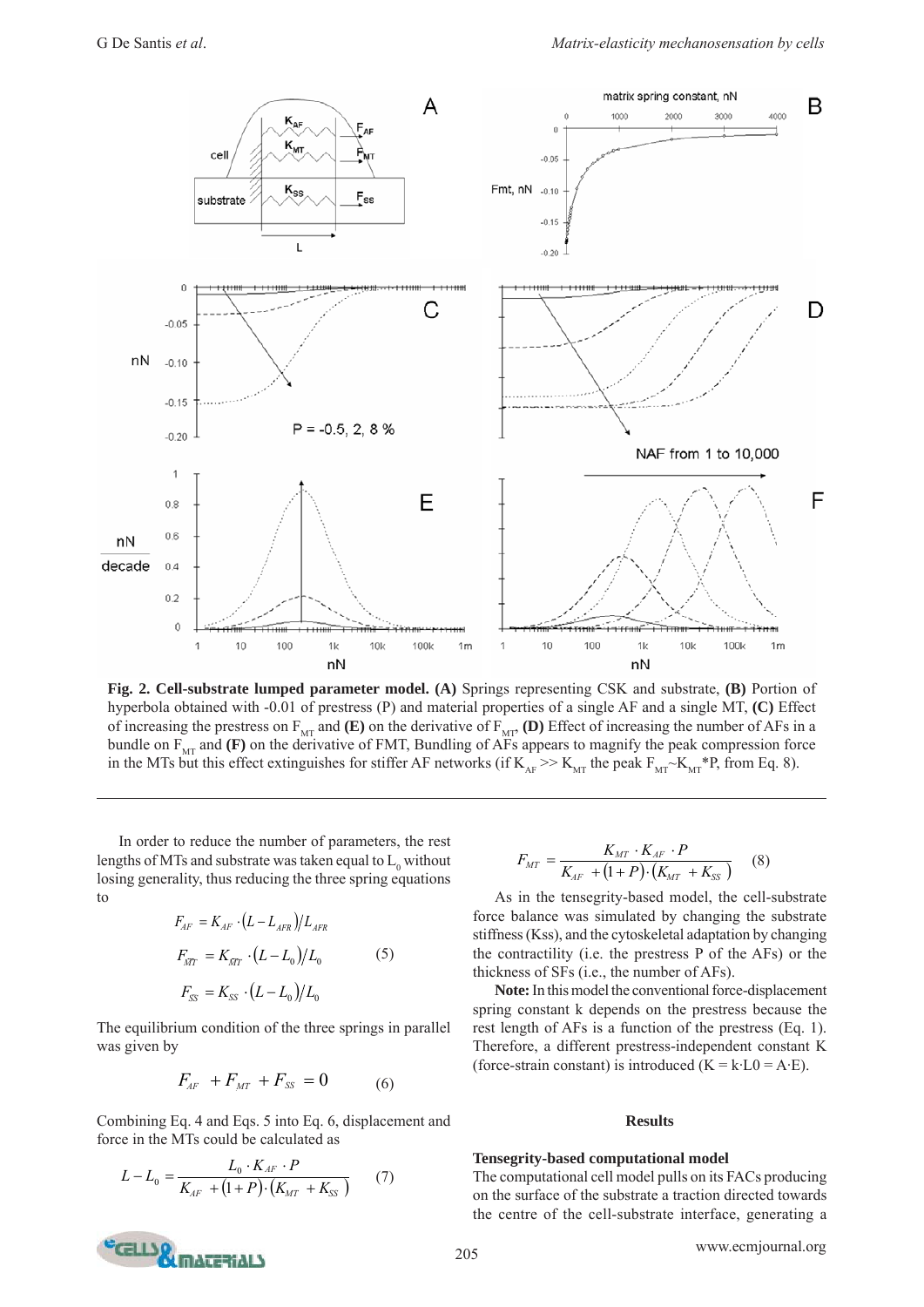

**Fig. 3**. **Cell senses the substrate stiffness by pulling on it. (A)** Plot of the Von Mises stress on the top surface of the substrate, **(B)** Average displacement of the four FACs and **(C)** average longitudinal force acting on the MTs in response to 1 % pre-strain applied to SFs. Matrix elasticity is represented on logarithmic axis, **(D)** When a cell adheres on a substrate with elasticity  $E_{substrate}$  a force  $F_{MT}$  acts on the MTs. The cell has a particular value of  $E_{substrate}$  to which it is maximally sensitive  $(E_{sp}$  = sensitivity peak elasticity): maximal variation of MT force – or FAC displacement – in response to  $E_{substrate}$  variation. The value of  $E_{substrate}$  determines the force  $F_{MT}$ . This force can initiate different mechano-chemical events. The coloured box contains this proposed principle of mechanosensation.

stress distribution in the substrate with a peak stress under each FAC. Edge effects due to limited dimension of the substrate model were judged negligible as the stress values calculated at the boundary of the substrate were predicted to be close to zero (Fig. 3A). Stiffer substrates restrain the cell more resulting in a lower displacement of the FAC. The FAC displacement decreases over the substrate elasticity (in logarithmic scale) with a sigmoid-like fashion (Fig. 3B). As the substrate becomes stiffer, it exerts a stronger resistance against the FAC displacement, and thus carries a greater portion of the compression needed to balance the actin-filament tension. Consequently, the intensity of compression forces in the MTs gradually decreases as the substrate stiffens (Fig. 3C). The dependence of MT force on substrate elasticity provides a possible mechanical principle underlying a cell's capability for matrix-elasticity sensing (Fig. 3D). A mechanical basis for mechanosensitivity has been recently considered, suggesting a relevant role of FACs and SFs (Nicolas *et al*., 2004; Deshpande *et al*., 2007; Walcott and Sun, 2010; Zemel *et al*., 2010). In our model, the relation between MT force and substrate elasticity is described by a sigmoid-like curve which demonstrates that the cell-to-substrate-elasticity sensitivity is not constant but depends on the elasticity value (cell sensitivity is the MTforce variation in response to 10-fold substrate-elasticity variation in a logarithmic scale). Cell sensitivity was predicted to have a bell-shaped distribution, which shows that a cell can have one single peak of sensitivity for a particular value of substrate elasticity. The more the matrix elasticity differs from this peak value, the more the cell loses sensitivity to matrix-elasticity variations (Fig. 4C,F).

 Stronger cell contraction due to greater tension generated by the acto-myosin motors increases both the FAC displacement (Fig. 4A) and the compression in the

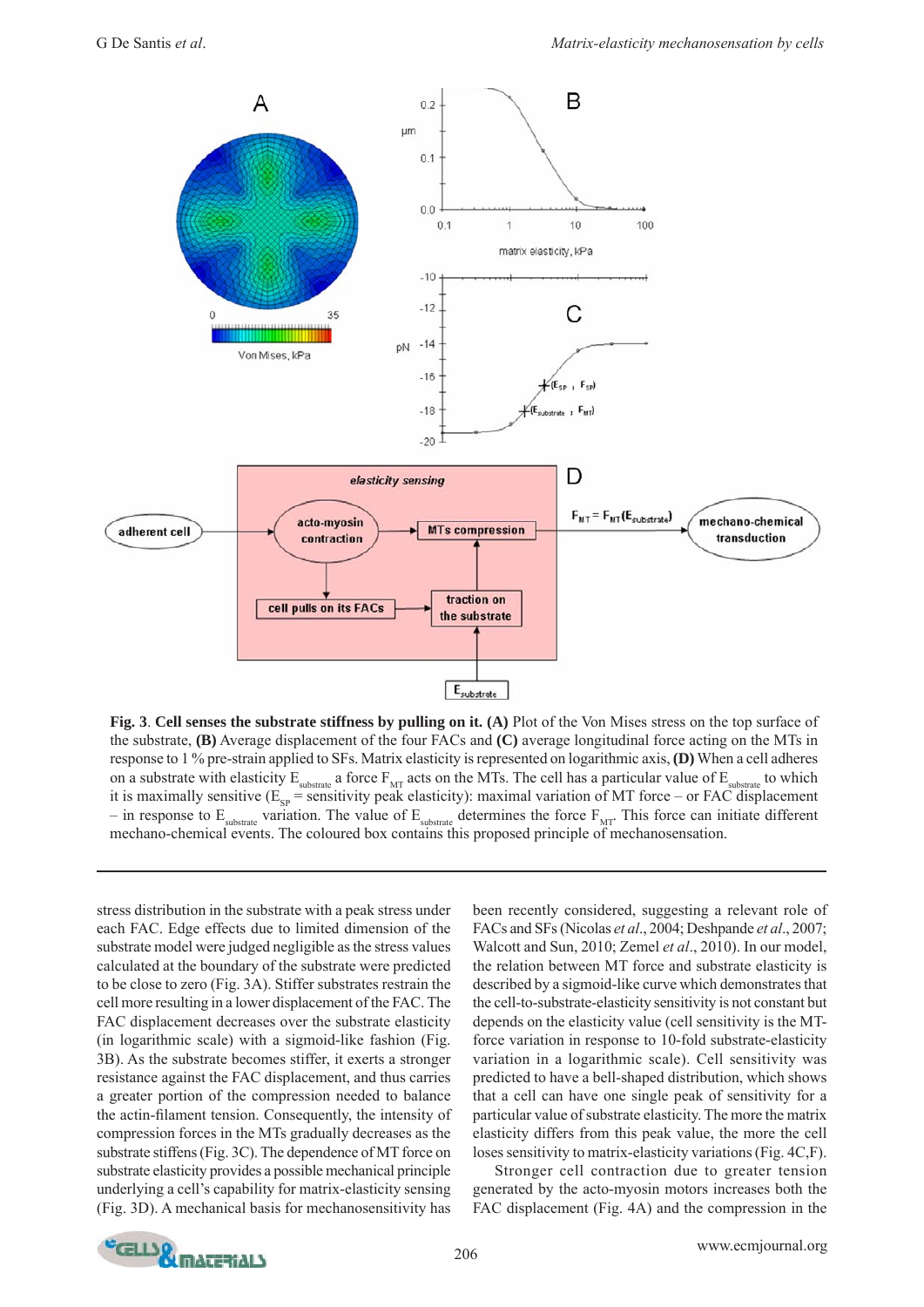

**Fig. 4**. **Effects of contractility level and AF bundling on cell-to-matrix sensitivity**. Increasing the cable pre-strain (contractility) from 0.5 % to 8 % produces stronger variations of FAC displacement **(A)** and MT force **(B)** resulting in higher cell to substrate sensitivity (**C**, derivative of the curves in **B**). Bundling of AFs (increasingly thicker SFs) produces minor effect on FAC displacement **(D)**, MT force **(E)** and cell sensitivity values **(F)**, but translates the Esp (sensitivity peak elasticity) towards stiffer substrates, making the cell sensitive to different types of substrates. An adherent cell requires thicker SFs to feel the elasticity of stiffer matrices (the effect of bundling up to 128 AFs per SF is represented in G, with SF radius on y-axis).

MTs (Fig. 4B), enhancing the value of cell sensitivity but without altering the value of matrix elasticity where the sensitivity peak is located (Fig. 4C). A different effect is produced by AF bundling. As SFs become thicker the sigmoid-like curve of sensitivity translates from left to right (Fig. 4D,E), moving the peak of sensitivity from low elasticity value to higher elasticity values of the substrate (Fig. 4F). Thus, modulating the elasticity value corresponding to the sensitivity peak is only possible by AF bundling and not by changing the cell contractility. Assuming that an adherent cell adapts its CSK in order to maximize its sensitivity, then AF bundling is a possible

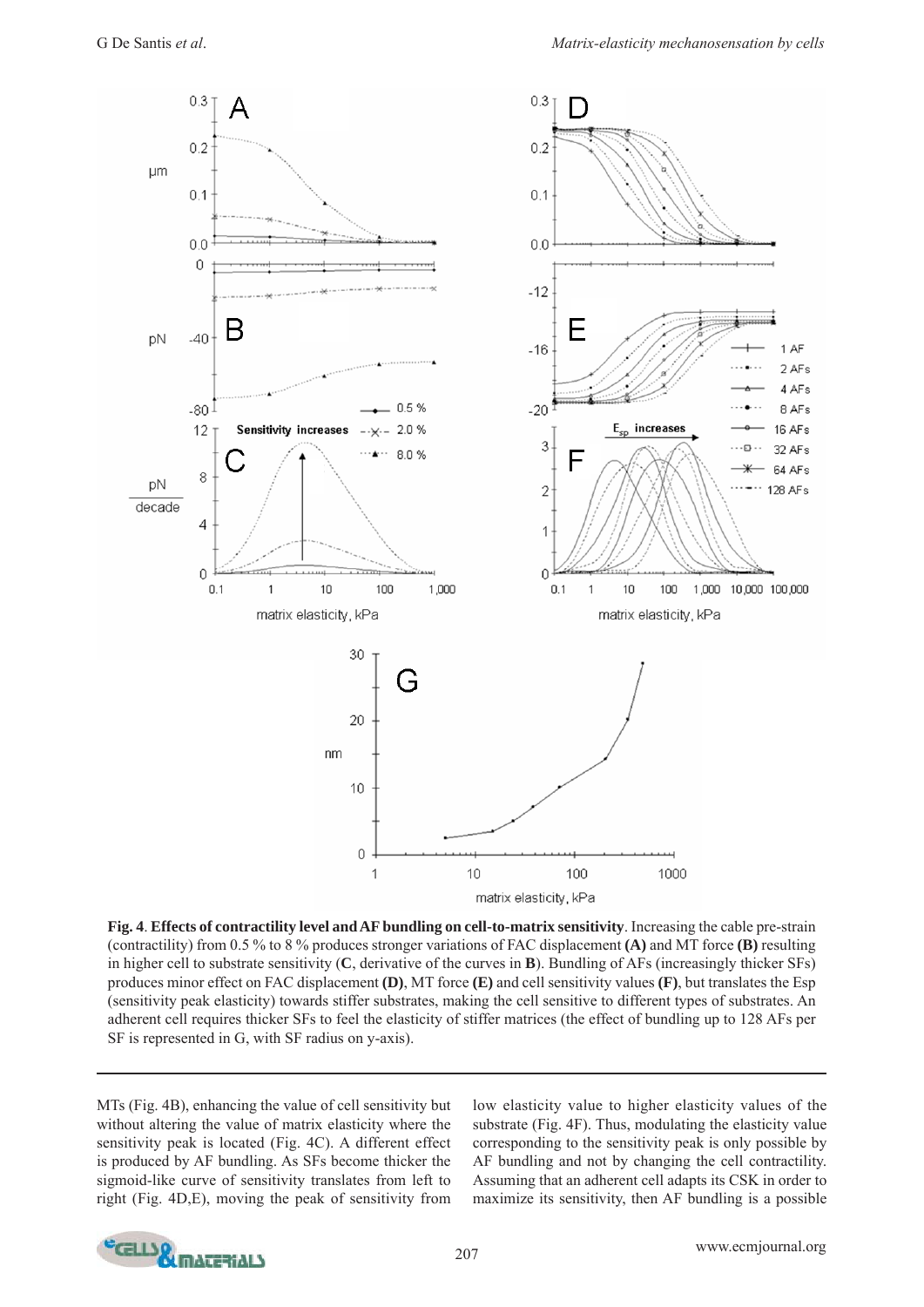strategy of adaptation, as the size of the SFs determines the value of substrate elasticity to which the cell has the highest sensitivity (Fig. 4G).

## **Analytical spring model of cytoskeleton and substrate**

The analytical model predicts a displacement directly proportional to the  $F_{MT}$  by a constant ( $L_0/K_{MT}$ ). According to the data chosen for the tensegrity model ( $E_{AF} = E_{MT} = 1$ GPa,  $A_{AF}$  = 20 nm<sup>2</sup>,  $A_{MT}$  = 200 nm<sup>2</sup>), the spring constants for AFs and MTs are equal to 20 and 200 nN, respectively. The relation between  $F_{MT}$  and  $K_{SS}$  (Eq. 8) is a portion of hyperbola (also known as homographic function) as shown in Fig. 2B. On a logarithmic scale, necessary to visualize the  $F_{MT}$  curve on several decades of substrate spring constant, the  $F_{MT}$  appears as sigmoid, with highest cell-to-substrate sensitivity (highest derivative of  $F_{\text{MT}}$ ) on one specific substrate stiffness. Altering parametrically the prestress P of the AFs and the number of AFs  $(N_{AF})$  in the spring element ( $K_{NAF} = K_{AF} \cdot N_{AF}$ ), the  $F_{MT}$  curve changes as shown in Fig.2 C,D.

The analytical model confirms the outcomes of the FE model, reflecting a sigmoid-like fashion for both  $F_{\text{M}T}$  and FAC displacement and a bell-shape sensitivity diagram. Moreover, a prestress variation (acto-myosin contraction) only affects the  $F_{MT}$  magnitude (Fig.2 C,E) while AF bundling moves the sensitivity peak towards stiffer substrates (Fig.2 D,F). Remarkably, an important feature of the FE model is lost in the spring model: on a rigid substrate (zero FACs displacement) MTs are unloaded while in the 3D tensegrity model MTs are still under compression.

#### **Discussion**

This computational study investigates the mechanical principle underlying a cell's capability for matrix-elasticity sensing by considering only cellular contractility as a possible mechanical load. Initially, tensional loads are actively generated by continuous acto-myosin contraction and are carried by the AFs, which contain these motor proteins. The generated tension is balanced by compression that is shared by the cellular continua (cytoplasm, nucleus and cell membrane), the MTs, and the traction exerted by the cell on its substrate through its FACs. Despite its simplicity, the proposed model predicts a one-toone relationship between substrate elasticity and MT compression forces. This relation is theoretically sufficient to provide the cell with the capability of matrix-elasticity sensing. Indeed a specific level of MT compression can initiate several cellular biochemical activities by (i) gating mechano-sensitive ion channels, (ii) altering intracellular CSK-related biochemistry (e.g. enzymatic activity) and gene expression (Chicurel *et al*., 1998), and (iii) exerting forces on the nuclear scaffold through discrete mechanical paths (Maniotis *et al*., 1997).

 The relation between substrate elasticity and MT forces is non-linear, represented by a sigmoid curve over a logarithmic axis of the substrate elasticity. Consequently, cell to substrate-elasticity sensitivity (i.e. the derivative of the sigmoid) is a bell-shaped profile meaning that a cell has a maximal sensitivity for a specific-elasticity value (sensitivity peak) and that this capability is gradually lost going far from this value. With respect to the elasticitydependent cell sensitivity just found, two possible CSK remodelling strategies have been investigated by means of parametric analysis (contractility and AF assembling). Results indicate that contractility is required and determines the level of cell sensitivity but does not influence the range of matrix-elasticity to which the cell is sensitive. Only by AF bundling was the cell model able to regulate its sensitivity to a specific substrate, making AF bundling a strong candidate for a regulatory mechanism for cell-tosubstrate induced structural adaptation.

 To validate our analysis, an analytical model of three springs in parallel was developed. Despite its simplicity, the analytical model predicts a similar force balance between CSK and substrate as obtained with the finite element model, with a microtubular compression force over the substrate-stiffness range described by a sigmoid-like curve. Enhancing the contractility does affect the magnitude of the compression force in the MTs but as a purely scaling effect on the sigmoid-like curve. Conversely, bundling of AFs changes the cell sensitivity, tuning the cell to stiffer substrates.

 The selective nature of cell sensitivity predicted by our model has been recently demonstrated *in vitro*. Yeung and collaborators (Yeung *et al*., 2005) report that there is an elasticity range in which small variations of matrix-elasticity produce huge variations of some cellular parameters (spreading size, stress fibre content, and amount of adhesion receptors) and that this range is phenotype specific. Outside this range even huge variations of matrixelasticity result in small or no variations of the same parameters (Yeung *et al*., 2005). Engler and collaborators measured the fluorescence intensity of neuro-, myo- and osteo- differentiation markers on differentiated cells belonging to neuro-, myo- and osteo-phenotypes and found distributions of these markers very similar to the bell-shaped curves predicted by our model. Furthermore, they observed that low  $(0.1 - 1 \text{ kPa})$ , medium  $(8 - 17$  $kPa$ ) and high (25 – 40 kPa) values of substrate-elasticity caused lineage specification of MSCs in the first week; thus they classified these substrates as neuro-, myo- and osteogenic, respectively, and showed that this specification was inhibited by administering blebbistatin, which is known to block the acto-myosin motors responsible for cell contractility. Diffuse AF networks appeared in MSCs cultured on low-stiffness matrix (neurogenic) while striations and stress fibres appeared if MSCs were cultured on medium- (myogenic) and high- (osteogenic) stiffness matrices, respectively (Engler *et al*., 2006). Taken together, these observations corroborate our model *a posteriori*  and motivate its use to explain CSK related adaptation processes.

 Based on the analysis of our model, we predict that not only blockage of the acto-myosin contraction but also disruption of MTs (e.g., by colchicine (Wang *et al*., 2001)) would inhibit the cell's ability to feel its matrix, thus reducing the influence of the microenvironment stiffness on the lineage specification and raising the influence of other stimuli. However, the role of MTs may be only transferring

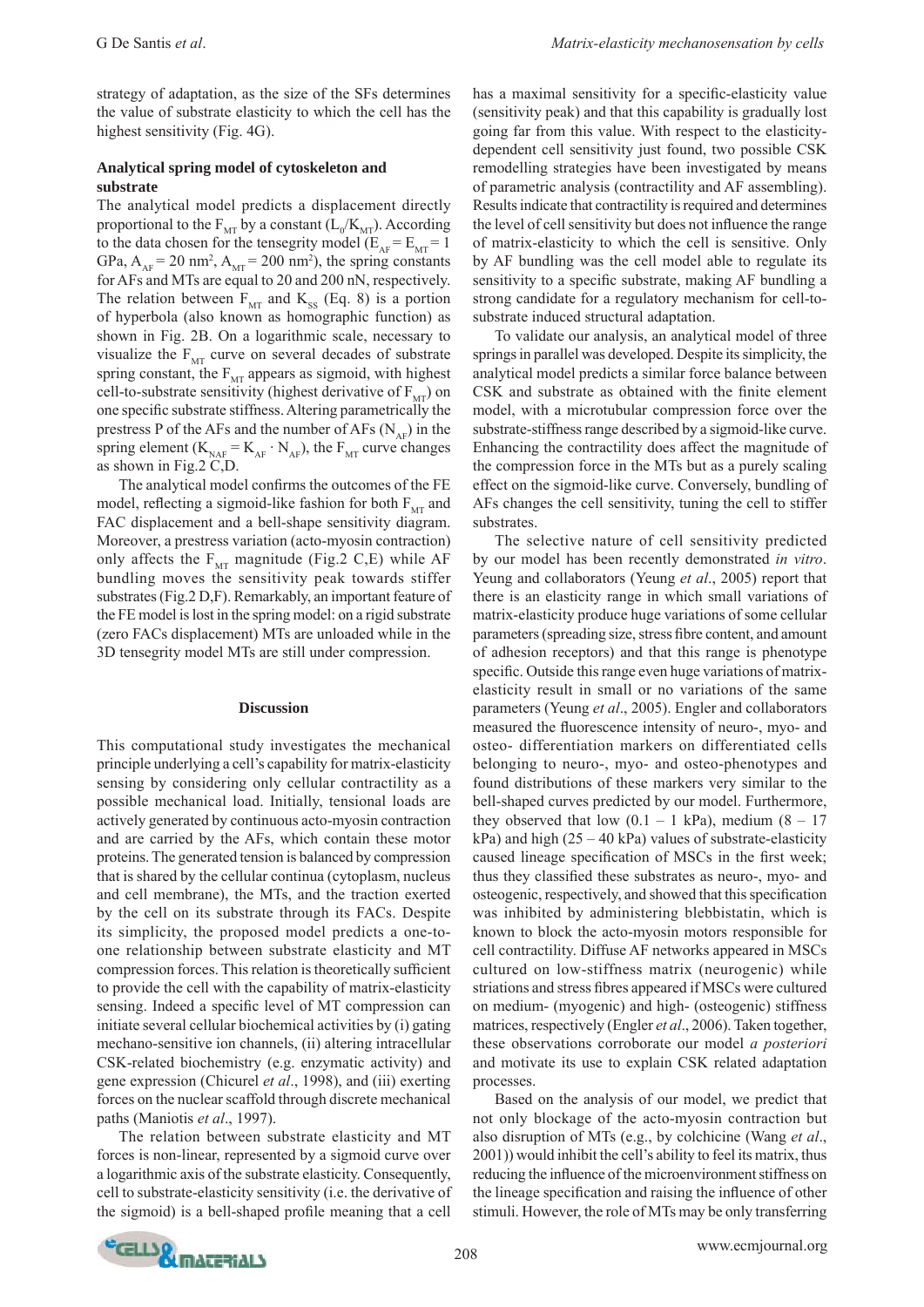

**Fig. 5**. **Adaptation to matrix elasticity suggested from the model. (Top)** Adaptation to matrix elasticity by MSCs. The force acting on the MT represents the key of substrate stiffness  $(E_{substack})$  mechanotransduction. A particular CSK configuration has a specific value of matrix elasticity ( $E_{sp}$ ) to which the sensitivity is maximal. In this particular case the MT force ( $F_{MT}$ ) is equal to  $F_{SP}$  and there is no remodelling occurring. If  $F_{MT}$  is higher than  $F_{SP}$  abs( $F_{MT}$ )  $\leq$  abs( $F_{sp}$ ), the matrix is too stiff for the cell and consequently the cell starts reinforcing its SFs, by increasing the number of AFs in each bundle. *Vice versa* if  $F_{MT}$  is lower than  $F_{SP}$  abs( $F_{MT}$ ) > abs( $F_{SP}$ ), the matrix is too compliant and the cell starts dismantling its SFs, by decreasing the number of AFs in each bundle ( $N_{AF}$ , Fig. 4F, i.e., changing the radius of each SF, Fig. 4G). Thanks to this CSK adaptation, the  $E_{sp}$  translates towards a value closer to the current matrix elasticity  $(E_{\text{substrate}})$ . **(Bottom)** Adaptation to matrix elasticity through microenvironment remodelling. Some cells can adapt to their matrix by altering the matrix around them. Synthesis and secretion of extracellular matrix with stiffness closer to  $E_{SP}$  allows the cell to maximize its sensitivity to its matrix without remodelling its CSK. If MT force ( $F_{MT}$ ) is equal to  $F_{SP}$  then there is no remodelling occurring. If  $F_{MT}$  is higher than  $F_{SP}$  abs( $F_{MT}$ ) < abs( $F_{SP}$ ), the matrix is too stiff for the cell and consequently the cell starts secreting a more compliant matrix, whereas, if  $F_{MT}$ is lower than  $F_{SP}$  abs( $F_{MP}$ ) > abs( $F_{SP}$ ), the matrix is too compliant and the cell starts secreting a stiffer matrix. As a result, the newly secreted matrix will alter the cell microenvironment, moving the value of  $E_{\text{substrate}}$  towards the ESP, as shown in Fig. 3C. The elasticity sensing (coloured box) represents the coloured box in Fig. 3D.

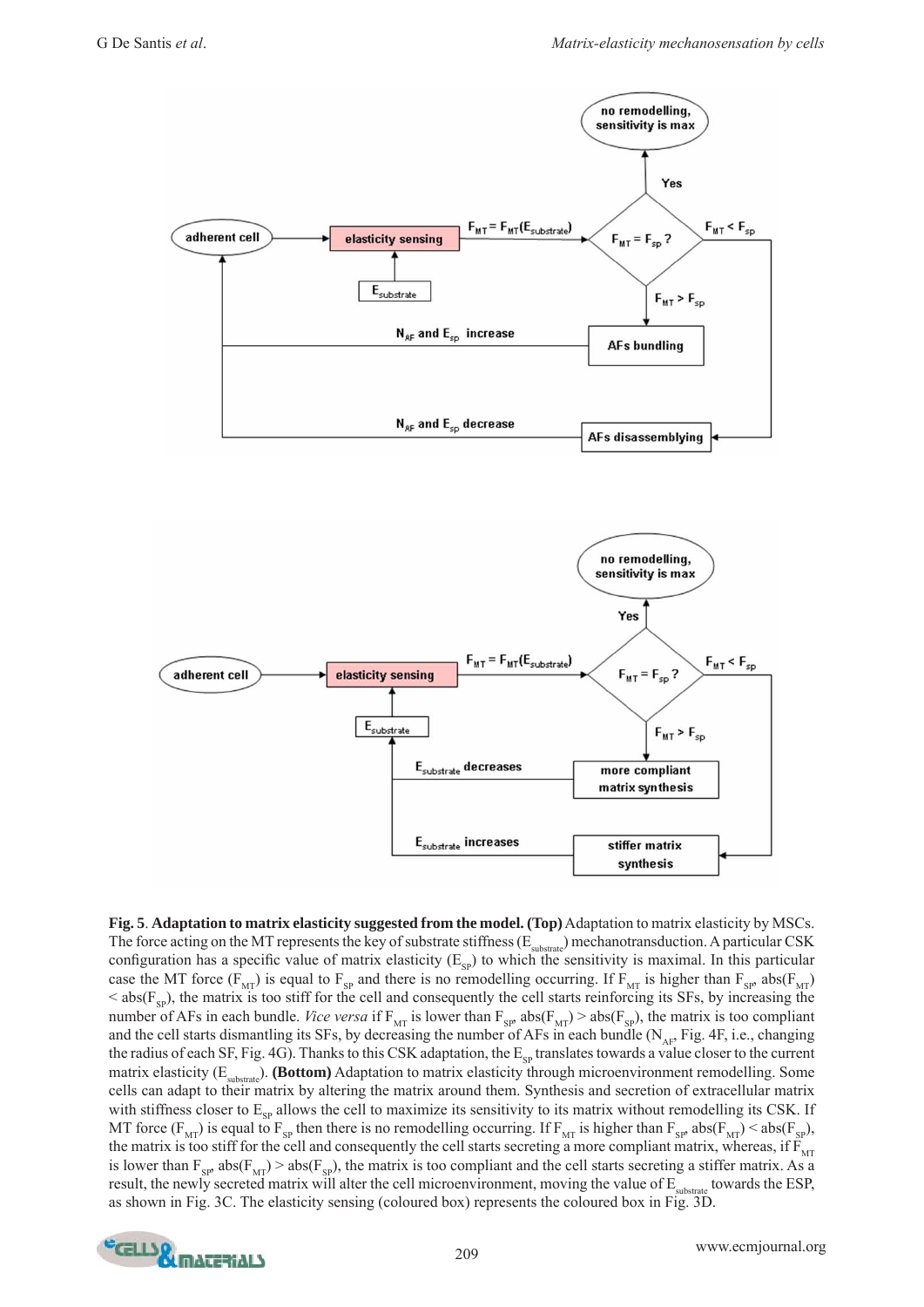compression to the sensing apparatus and their disruption may not totally unlink the transmission of compression to the "sensor", which could be delivered through other components, e.g. fluid pressure in the cytosol.

 Our parametrical analyses demonstrate that AF assembly is the only parameter capable of regulating cell sensitivity to substrate elasticity in our model. Consequently, the rule governing CSK remodelling in MSCs cultured on specific elasticity-characterised substrates can be explained as a maximisation process of MSC sensitivity to their substrate. Because AF bundling translates the peak of the bell-shaped curves over the substrate-elasticity axis, the AF bundling (or dismantling) observed *in vitro* represents a mechanical tuning of an adherent cell towards the elasticity value of its substrate (Fig. 5, top).

 Maximisation of cell sensitivity to the elasticity of its substrate can also occur in another way. A cell not capable of CSK remodelling (e.g., adult differentiated cells) can adapt its substrate towards its own elasticity value of sensitivity peak. Some adult differentiated cells are capable of synthesising and secreting matrix (e.g., collagen) creating a new microenvironment (with a new elasticity level) around them (Kong *et al*., 2005). Such an adaptation mechanism without CSK remodelling is also explained by our model (Fig. 5, bottom).

 Despite its simplicity, our biophysical model is capable of capturing the principle of matrix-elasticity sensing. To verify that such a capability is not related to the tensegrity configuration chosen, we have repeated the virtual testing with a different tensegrity structure for the CSK (6 struts, 24 cables and 3 FACs) and we have obtained curves qualitatively similar to those in Fig. 4E. However, our model neglects the effect of the up- or down-regulation of FACs on the elasticity sensing, which has been reported to affect the complementary load balance between AFs, MTs and substrate (Buxbaum and Heidemann, 1988). As anticipated in the Introduction, a cell on a stiffer substrate tends to increase the number of FACs, thus transferring loads more effectively to the substrate and reducing the loads acting on the MTs. This extra reduction of MT compression is likely to induce extra formation of stress fibres, which has the double effect of restoring the physiological MT compression (Fig. 4E) and shifting the sensitivity peak (Fig. 4F) towards the new substrate stiffness.

 Living cells are in a dynamical condition with formation and degradation of the CSK. For example, FACs move under load which may be externally applied or even internally generated (like in adherent cells). The choice of neglecting CSK dynamics in our model derives from the limited knowledge of the bio-mechanical cell adaptation mechanisms which, in reality, may play a role in matrix stiffness mechano-sensation (Nicolas *et al*., 2004; Besser and Safran, 2006; Biton and Safran, 2010; Chan and Odde, 2008). Recently, a first attempt to mimic a biologically realistic architecture of the CSK has been reported: a form-finding model in which the structuration of a tensegrity-based CSK during cell adhesion and spreading was reproduced by means of MT growth from a centrosome towards the membrane receptors (Maurin *et al*., 2008). Despite the assumptions needed to overcome the lack of biological knowledge (e.g. rate of the MT growth) and its limitation (e.g., AF polymerisation was neglected), such a form-finding model could be included in our mechanosensing model, enriching the virtual cell adaptation with the dynamic formation of FACs.

#### **Conclusion**

The cell-substrate biophysical model proposed in this paper relies on current biological cell knowledge and successfully captures the mechano-sensing capability of an adherent cell on a passive substrate. It suggests a possible regulatory mechanism for MSC and adult differentiated cells adaptation to elastically-tunable substrates and demonstrates that this adaptation can lead the cell towards the maximal sensitivity to the elasticity of its matrix. Including realistic form-finding algorithms into our 'mechano-sensing' model would allow virtual-mimicking of cell processes such as adhesion, spreading and migration and could provide rational recommendations to optimize cellular response in tissue-engineering applications (e.g., scaffolds) for therapeutic use.

### **Acknowledgments**

We gratefully acknowledge Bart Vandenbroucke for his contribution to the study.

#### **References**

 Bao G, Suresh S (2003) Cell and molecular mechanics of biological materials. Nat Mater **2**: 715-725.

 Besser A, Safran SA (2006) Force-induced adsorption and anisotropic growth of focal adhesions. Biophys J **90**: 3469-3484.

 Biton YY, Safran SA (2010) Theory of the mechanical response of focal adhesions to shear flow. J Phys Condens Matter **22**: 194111.

 Boal DH (2002) Mechanics of the Cell. Cambridge University Press, Cambridge.

 Brangwynne CP, MacKintosh FC, Kumar S, Geisse NA, Talbot J, Mahadevan L, Parker KK, Ingber DE, Weitz DA (2006) Microtubules can bear enhanced compressive loads in living cells because of lateral reinforcement. J Cell Biol **173**: 733-741.

 Buxbaum RE, Heidemann SR (1988) A thermodynamic model for force integration and microtubule assembly during axonal elongation. J Theor Biol **134**: 379-390.

 Chan CE, Odde DJ (2008) Traction dynamics of fi lopodia on compliant substrates. Science **322**: 1687-1691.

 Chen CS, Alonso JL, Ostuni E, Whitesides GM, Ingber DE (2003) Cell shape provides global control of focal adhesion assembly. Biochem Biophys Res Commun **307**: 355-361.

 Chicurel ME, Chen CS, Ingber DE (1998) Cellular control lies in the balance of forces. Curr Opin Cell Biol **10**: 232-239.

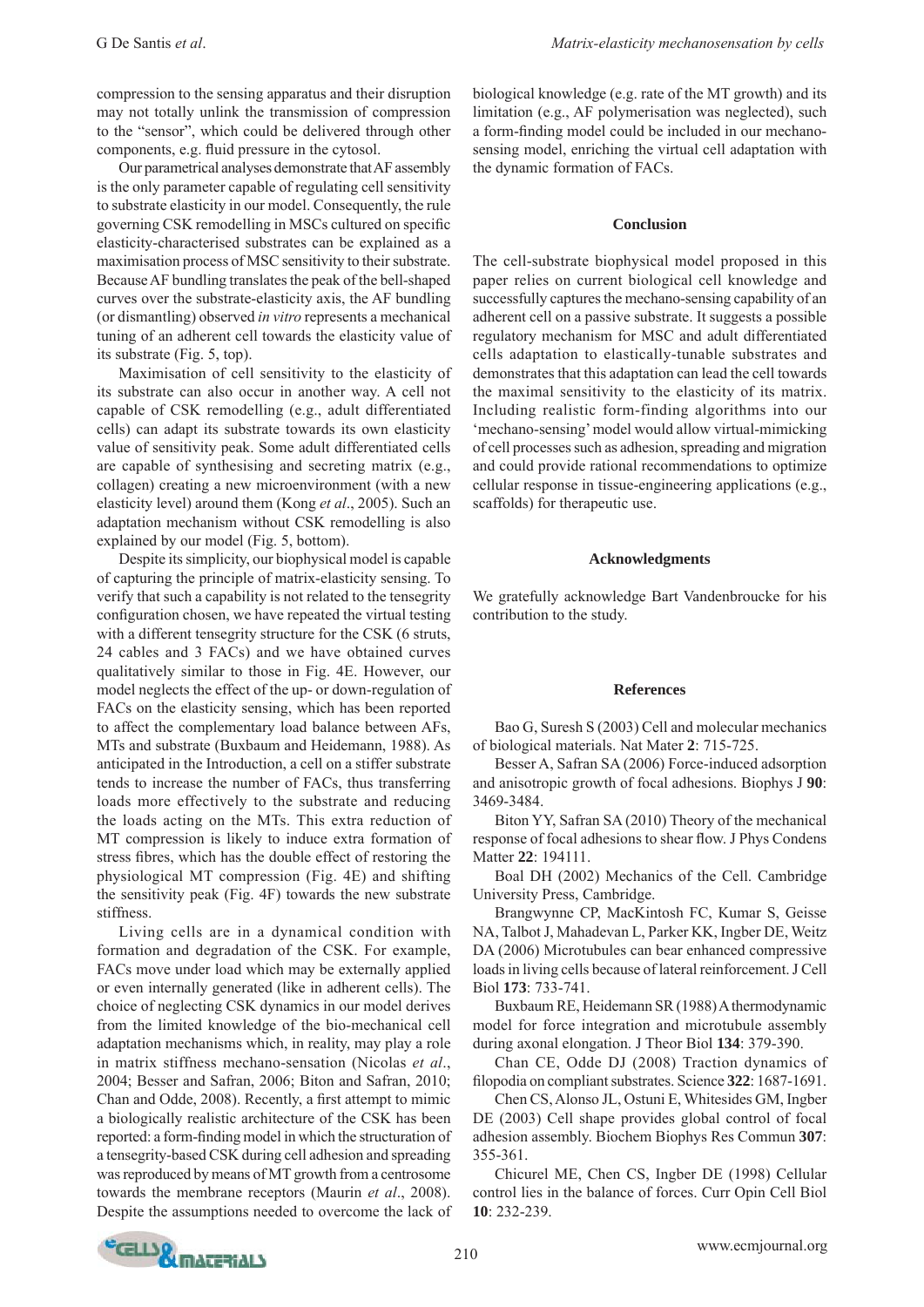Deguchi S, Maeda K, Ohashi T, Sato M (2005) Flowinduced hardening of endothelial nucleus as an intracellular stress-bearing organelle. J Biomech **38**: 1751-1759.

 Deshpande VS, McMeeking RM, Evans AG (2007) A model for the contractility of the cytoskeleton including the effects of stress-fibre formation and dissociation. Proc Roy Soc A Math Phys EngSci **463**: 787-815.

 Discher DE, Janmey P, Wang YL (2005) Tissue cells feel and respond to the stiffness of their substrate. Science **310**: 1139-1143.

 Engler AJ, Sen S, Sweeney HL, Discher DE (2006) Matrix elasticity directs stem cell lineage specification. Cell **126**: 677-689.

 Evans N, Minelli C, Gentleman E, LaPointe V, Patankar SN, Kallivretaki M, Chen X, Roberts CJ, Stevens MM (2009) Substrate stiffness affects early differentiation events in embryonic stem cells. Eur Cells Mater **18**: 1-14.

 Gardel ML, Kasza KE, Brangwynne CP, Liu JY, Weitz DA (2008) Mechanical response of cytoskeletal networks. Biophys Tools Biol, Vol 2: In Vivo Techn **89**: 487-519.

 Gardel ML, Shin JH, MacKintosh FC, Mahadevan L, Matsudaira P, Weitz DA (2004) Elastic behavior of cross-linked and bundled actin networks. Science **304**: 1301-1305.

Georges PC, Janmey PA (2005) Cell type-specific response to growth on soft materials. J Appl Physiol **98**: 1547-1553.

Gordon WE, Bushnell A (1979) Immunofluorescent and ultrastructural studies of polygonal microfilament networks in respreading non-muscle cells. Exp Cell Res **120**: 335-348.

 Guilak F, Tedrow JR, Burgkart R (2000) Viscoelastic properties of the cell nucleus. Biochem BiophysRes Commun **269**: 781-786.

 Ingber DE (2003) Tensegrity I. Cell structure and hierarchical systems biology. J Cell Sci **116**: 1157-1173.

 Janmey PA, Euteneuer U, Traub P, Schliwa M (1991) Viscoelastic properties of vimentin compared with other filamentous biopolymer networks. J Cell Biol 113: 155-160.

 Kamm RD, McVittie AK, Bathe M (2000) On the role of continuum models in mechanobiology. ASME Int Congr Mech Biol **242**: 1-9.

 Kong HJ, Polte TR, Alsberg E, Mooney DJ (2005) FRET measurements of cell-traction forces and nano-scale clustering of adhesion ligands varied by substrate stiffness. Proc Natl Acad Sci USA **102**: 4300-4305.

 Kumar S, Maxwell IZ, Heisterkamp A, Polte TR, Lele TP, Salanga M, Mazur E, Ingber DE (2006) Viscoelastic retraction of single living stress fibers and its impact on cell shape, cytoskeletal organization, and extracellular matrix mechanics. Biophys J **90**: 3762-3773.

 Lim CT, Zhou EH, Quek ST (2006) Mechanical models for living cells – A review. J Biomech **39**: 195-216.

 Maguire P, Kilpatrick JI, Kelly G, Prendergast PJ, Campbell VA, O'Connell BC, Jarvis SP (2007) Direct mechanical measurement of geodesic structures in rat mesenchymal stem cells. HFSP J **1**: 181-191.

 Maniotis AJ, Chen CS, Ingber DE (1997) Demonstration of mechanical connections between integrins cytoskeletal filaments, and nucleoplasm that stabilize nuclear structure. Proc Natl Acad Sci USA **94**: 849-854.

 Maurin B, Canadas P, Baudriller H, Montcourrier P, Bettache N (2008) Mechanical model of cytoskeleton structuration during cell adhesion and spreading. J Biomech **41**: 2036-2041.

 McGarry JG, Prendergast PJ (2004) A three-dimensional finite element model of an adherent eukaryotic cell. Eur Cells Mater **7**: 27-34.

 Nicolas A, Geiger B, Safran SA (2004) Cell mechanosensitivity controls the anisotropy of focal adhesions. Proc Natl Acad Sci USA **101**: 12520-12525.

 Pedersen JA, Swartz MA (2005) Mechanobiology in the third dimension. Ann Biomed Eng **33**: 1469-1490.

 Peyton SR, Putnam AJ (2005) Extracellular matrix rigidity governs smooth muscle cell motility in a biphasic fashion. J Cell Physiol **204**: 198-209.

 Sanger JW, Mittal B, Sanger JM (1984) Analysis of myofibrillar structure and assembly using fluorescently labeled contractile proteins. J Cell Biol **98**: 825-833.

Sen S, Engler AJ, Discher DE (2009) Matrix strains induced by cells: Computing how far cells can feel. Cell Mol Bioeng **2**: 39-48.

 Stamenovic D, Wang N (2000) Invited review: Engineering approaches to cytoskeletal mechanics. J Appl Physiol **89**: 2085-2090.

 Walcott S, Sun SX (2010) A mechanical model of actin stress fiber formation and substrate elasticity sensing in adherent cells. Proc Natl Acad Sci USA **107**: 7757-7762.

 Wang N, Stamenovic D (2000) Contribution of intermediate filaments to cell stiffness, stiffening, and growth. Am J Physiol Cell Physiol **279**: C188-C194.

 Wang N, Naruse K, Stamenovic D, Fredberg JJ, Mijailovich SM, Tolić-Nųrrelykke IM, Polte T, Mannix R, Ingber DE (2001) Mechanical behavior in living cells consistent with the tensegrity model. Proc Natl Acad Sci USA **98**: 7765-7770.

 Wendling S, Oddou C, Isabey D (1999) Stiffening response of a cellular tensegrity model. J Theor Biol **196**: 309-325.

 Yeung T, Georges PC, Flanagan LA, Marg B, Ortiz M, Funaki M, Zahir N, Ming W, Weaver V, Janmey PA (2005) Effects of substrate stiffness on cell morphology, cytoskeletal structure, and adhesion. Cell Motil Cytoskel **60**: 24-34.

 Zemel A, Rehfeldt F, Brown AEX, Discher DE, Safran SA (2010) Optimal matrix rigidity for stress-fibre polarization in stem cells. Nat Phys **6**: 468-473.

 Zhu C, Bao G, Wang N (2000) Cell mechanics: Mechanical response, cell adhesion, and molecular deformation. Ann Rev Biomed Eng **2**: 189-226.

## **Web References**

1. http://pyformex.berlios.de/ [11-06-2011].

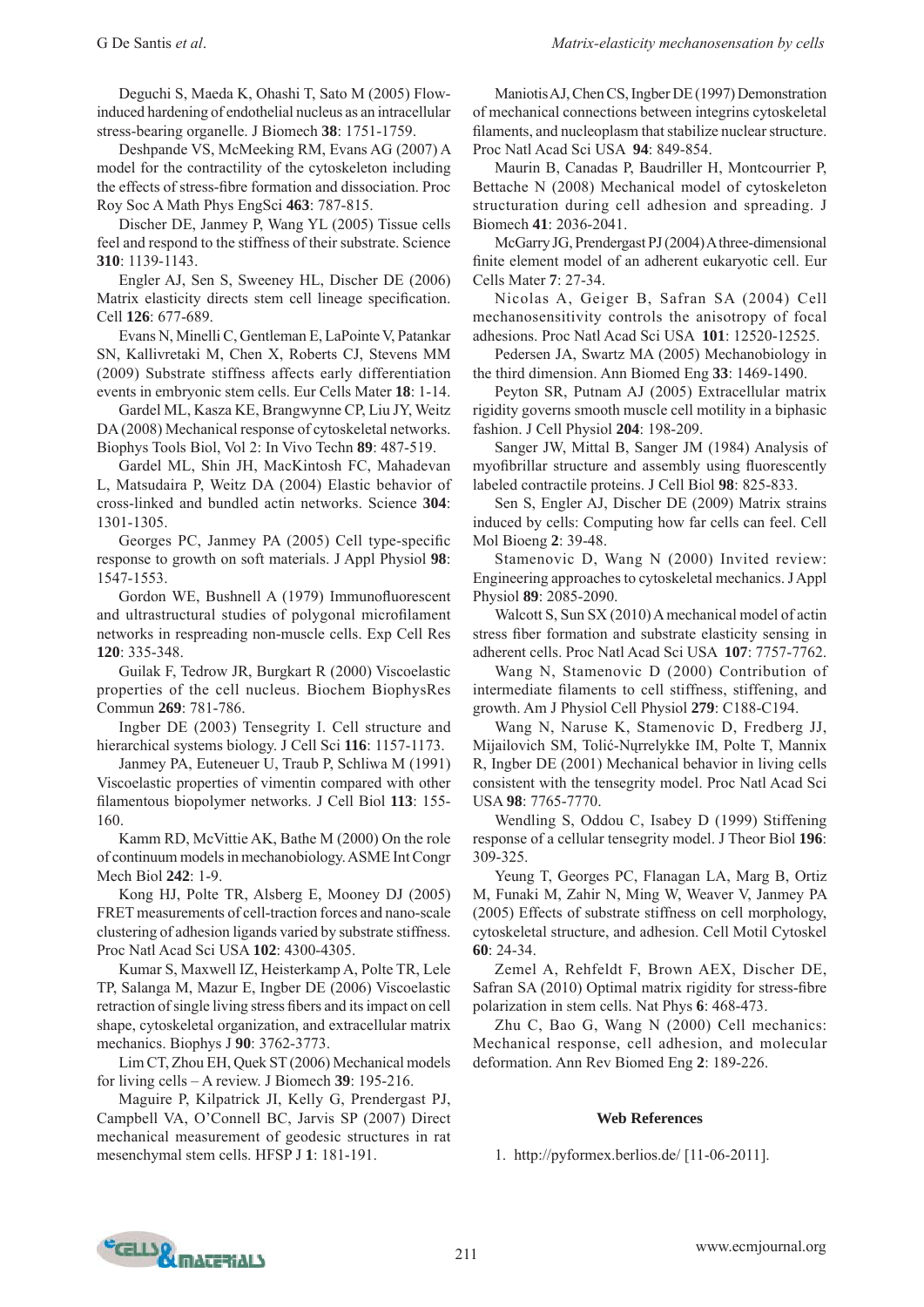## **Discussion with Reviewers**

**Reviewer I**: I am interested in the difference between the finite element model and the simple model that is highlighted by the authors: namely, that – on a rigid substrate – microtubules are unloaded in the simple model, but are loaded in the FE model. Why do you think this difference arises? Is there a simple intuition for it?

**Authors:** A tensegrity structure is different from a system of springs (tensed and compressed) in a parallel configuration. Tensegrity structures are stable *per se*  because of a tensional prestress, which allows cables to be tensed and rods to be compressed. In our cell model, with a tensegrity structure pinned to a substrate, the compression of the rods is not equal to the difference between the tension of the cables and the compression of the substrate (as it would be for a parallel configuration). Whatever the substrate stiffness (from no-substrate to rigid substrate), the rods are always subjected to an internal preloading. An exceptional case would occur if all vertices of the tensegrity structure would be pinned to a substrate (the tensional prestress would then no be longer required for stability). In this configuration, a tensegrity structure on a substrate would degenerate into a parallel configuration (the compression of the rods would then be equal to the difference between the tension of the cables and the compression of the substrate). On a rigid substrate the rods' loading state would be constant whatever the cable tension (all rods constrained at both sides by fixed pin joints), and could be compressed, unloaded or even tensed. However, this is unlikely to happen in living cells. Assuming that all cell receptors are connected to a rigid substrate, still there will be microtubules with one side located internally (at the centrosome), thus not connected to the substrate. In general, the cytoskeleton is only partially constrained to the substrate by Focal Adhesions and the internal pretension is needed for the stability. Thus, even on a rigid substrate microtubules are compressed.

**Reviewer II:** In this investigation, four symmetrically spaced focal adhesion contacts between cell and substrate have been considered. I wonder whether cell response to matrix with different elasticity may be affected by consideration of different numbers and location of focal adhesion sites.

**Authors:** The choice of using a simple tensegrity model (e.g. equally length struts, symmetrically spaced focal adhesion contacts) corresponds to the aim of the study, which is not to reproduce the process of cell adhesion and spreading but to investigate possible underlying rules of substrate-elasticity sensing. Thus, our results are qualitatively valid for any tensegrity-based cell model if at least two FACs are present (with respect to our model, one single FACs would not be sufficient to provide the cell with the substrate-elasticity sensing capability). As a proof, we have repeated the study with a different tensegrity structure (round shape, 6 struts, 24 cables and 3 FACs) and,

as expected, we have obtained the same results in terms of sensing the substrate stiffness (sigmoid curve) and cellto-substrate adaptation (SF formation). A comparison of different tensegrity structures (including different contacts between cell and substrate, different cell shape or cell partially embedded into a substrate) is not part of our study and would be interesting.

**Reviewer III:** Bundling (stiffening) of stress fibres controls and increases the value of the elasticity sensitivity peak (thicker stress fibres for stiffer substrate), while contraction of stress fibres controls the sensitivity magnitude. No results were presented about stress and strain of cytoplasm and nucleus. Are they affected mechanically by matrix elasticity? The nucleus deformation may be a signal of the mechanical state of the cell. How does the nucleus react to changes in stiffness or contraction of stress fibres? Is this signal too low?

**Authors:** Cytoplasm and nucleus were both under compression and the level of compression depended on the matrix elasticity. The authors believe that, in order to investigate the deformation of the nucleus due to matrix elasticity or contraction of stress fibres, a more realistic model, which would include the heterogeneous sub-nuclear structures, is needed. Hence, we believe that the nucleus model we used (linear elastic, homogeneous, isotropic continuum) is over-simplified and is not suitable to investigate the signalling role of the nucleus.

**Reviewer III:** Fibroblasts cultured on free-floating collagen gels make many, many actin stress fibres. Indeed, free-floating gels are contracted spectacularly by the fibroblasts in an actin stress fibre dependent manner. **Authors:** We acknowledge the widely known behaviour

that fibroblasts can contract free floating (unconstrained) collagen gels mentioned by the reviewer. However, the point we were attempting to make is that the morphology and cytoskeletal structure is altered for cells cultured on unconstrained gels. Specifically, our literature review indicated that the mechanism of contraction differs for fibroblasts cultured on unconstrained collagen gels vs. constrained collagen gels. For example, Grinell (2000, 2003, 2008; additional references) has indicated that cells on unconstrained gels tend to have little or no stress fibres and extend fine protrusions into the matrix during contraction. In contrast, cells on constrained gels tend to form large extensions and clearly defined stress fibres leading to isometric tension in the cell and matrix contraction. Evidence of decreased stress fibre generation in cells on unconstrained gels has also been noted in other studies (Hay, 1982; Tomasek *et al*., 1982; Halliday and Tomasek, 1995; additional references). Hay (1982) and Tomasek  $et$   $al$ . (1982) found that fibroblasts on unconstrained gels did not exhibit actin-myosin stress fibres capable of contracting the cell, but instead typically exhibited actin in their cortex and filipodia while myosin resided primarily in their cytosol; thus, they proposed that